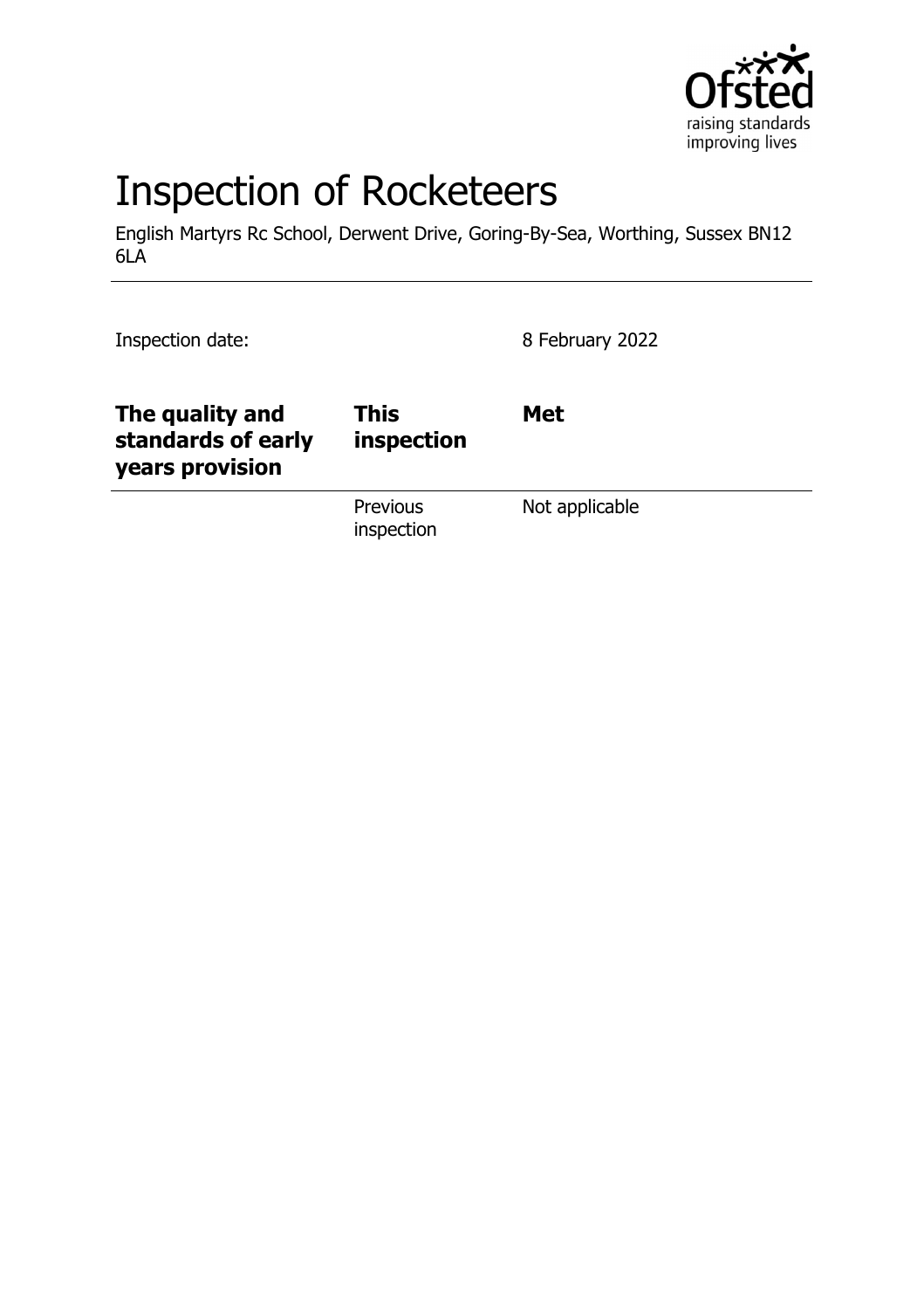

## **What is it like to attend this early years setting?**

#### **This provision meets requirements**

Children are very happy to attend the club and show that they feel settled and have a sense of belonging. Staff are very attentive to the children and have developed secure relationships with them. Children are highly confident and independent. They take their coats off on arrival and know how to safely put their belongings away.

Children quickly settle to activities of their choice, such as making models using construction materials. They enjoy the broad range of experiences that the staff set out for them. For instance, they have fun learning how to successfully make craft items, such as sewing cushions and items related to festivals. Children show that they feel comfortable with staff. For instance, they happily share their news about their day at school and describe their activities at the various clubs that they attend.

Children behave extremely well. They demonstrate consideration for each other and adults. For instance, they use good table manners during mealtimes and carefully push their chairs under the table when they have finished. Children have opportunities to develop their physical skills. For example, they thoroughly enjoy playing outdoors with their friends, climbing on playground apparatus, and playing chasing games.

## **What does the early years setting do well and what does it need to do better?**

- $\blacksquare$  Staff have a very good knowledge about their key children. They work closely with parents to get to know children well. When children first start, staff ensure that they are nearby to offer reassurance and support as needed. They help children to form friendships, such as encouraging them to play games together. This helps to increase children's self-esteem and supports their emotional development.
- $\blacksquare$  Following the COVID-19 pandemic, staff have given a high priority to supporting children's emotional well-being. They implement fun activities, such as playing board games, to help support children's social skills. In addition, children make collages and drawings to express their experiences during restrictions placed on their usual routines. Staff effectively use these opportunities to help children discuss their feelings and to learn about what makes them unique.
- Staff help children to develop an understanding about being healthy. For example, they talk about eating well and the importance of brushing their teeth. Children follow good hygiene routines, such as washing their hands before eating and after coming indoors when they have finished playing outside.
- $\blacksquare$  Staff plan activities that they know will interest children and ensure that these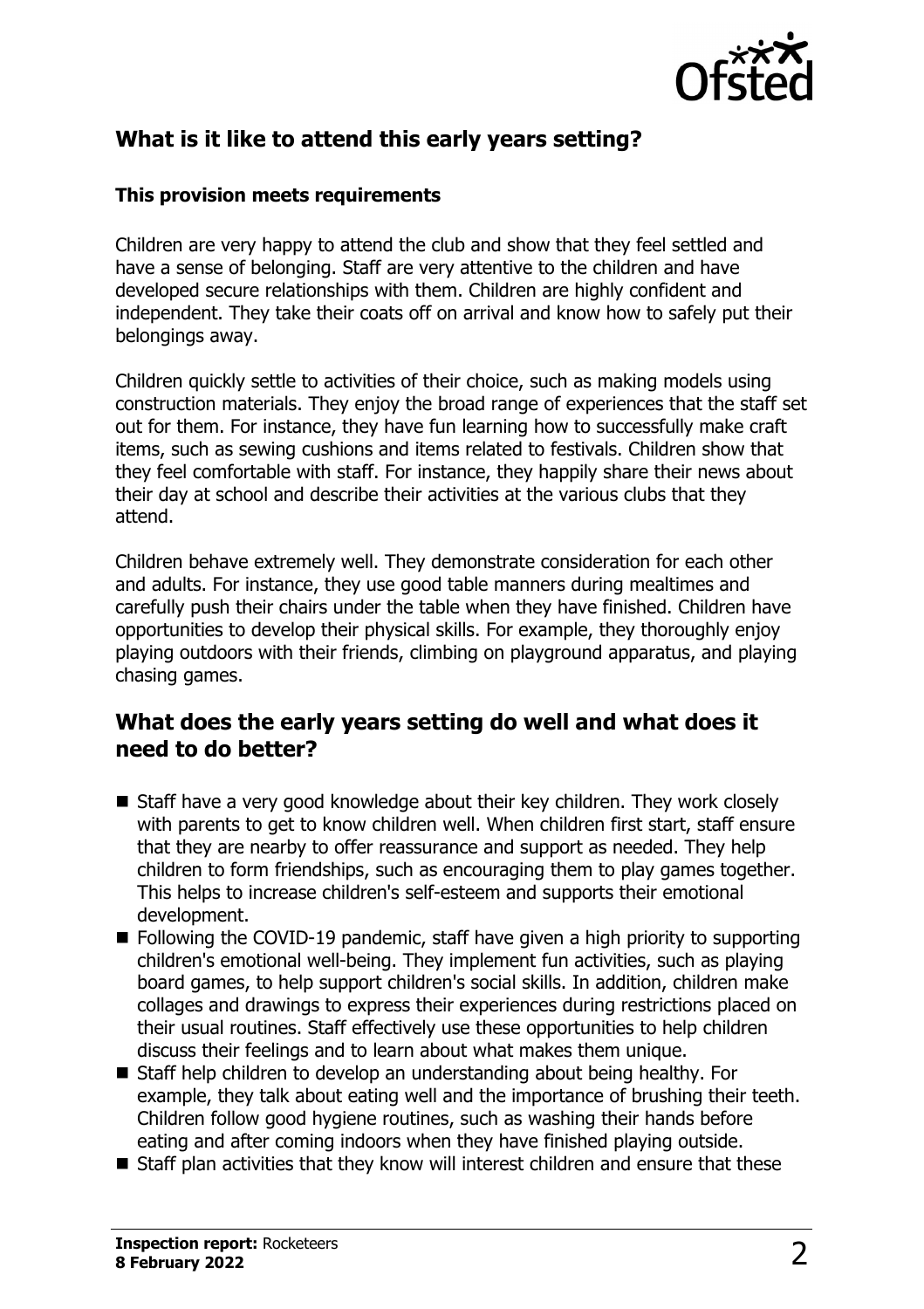

complement their learning at school. For instance, children's confidence increases when they successfully use scissors and pens to make heart decorations.

- $\blacksquare$  The leadership team is passionate about providing high-quality care for children. Leaders are committed to ongoing improvements and regularly complete rigorous quality checks through internal audits. This helps them to reflect on their practice and the service that is being provided. They acknowledge that the topics children are engaged in during the school day, such as online safety, could be implemented in the after-school club activities.
- $\blacksquare$  Leaders continually deliver training to staff to help ensure that their knowledge is current. They carry out regular supervision meetings with staff and review working arrangements to suit individual needs. Staff say that they feel very valued and that they are extremely well supported by the provider.
- $\blacksquare$  Staff are passionate about their work with children and some have completed higher qualifications. This has broadened their understanding about listening to children's opinions and implementing these into their planning of activities.
- $\blacksquare$  Parents speak highly about the club. They say that the staff are friendly and that they are always very accommodating to their needs. Parents report that their children always come home with items that they have made.
- Partnerships with the host school are strong. Leaders develop secure professional relationships with the host school, such as with the headteacher. This helps to protect children's welfare. Staff communicate closely with teachers about children's needs and some staff work in the school with them during the school day. As a result, children's individual needs are well known.

# **Safeguarding**

The arrangements for safeguarding are effective.

Staff understand their role and responsibility in protecting children from the risk of harm. They understand how to identify and report safeguarding concerns, following local guidelines and working with the host school. Staff attend regular training and their knowledge is regularly checked to ensure that this is accurate. Leaders follow safe recruitment procedures and check the ongoing suitability of staff. Children play in safe and secure areas. Staff adhere to robust risk assessments for resources and all spaces to help keep children safe. They are vigilant about children at all times and manage collection times well.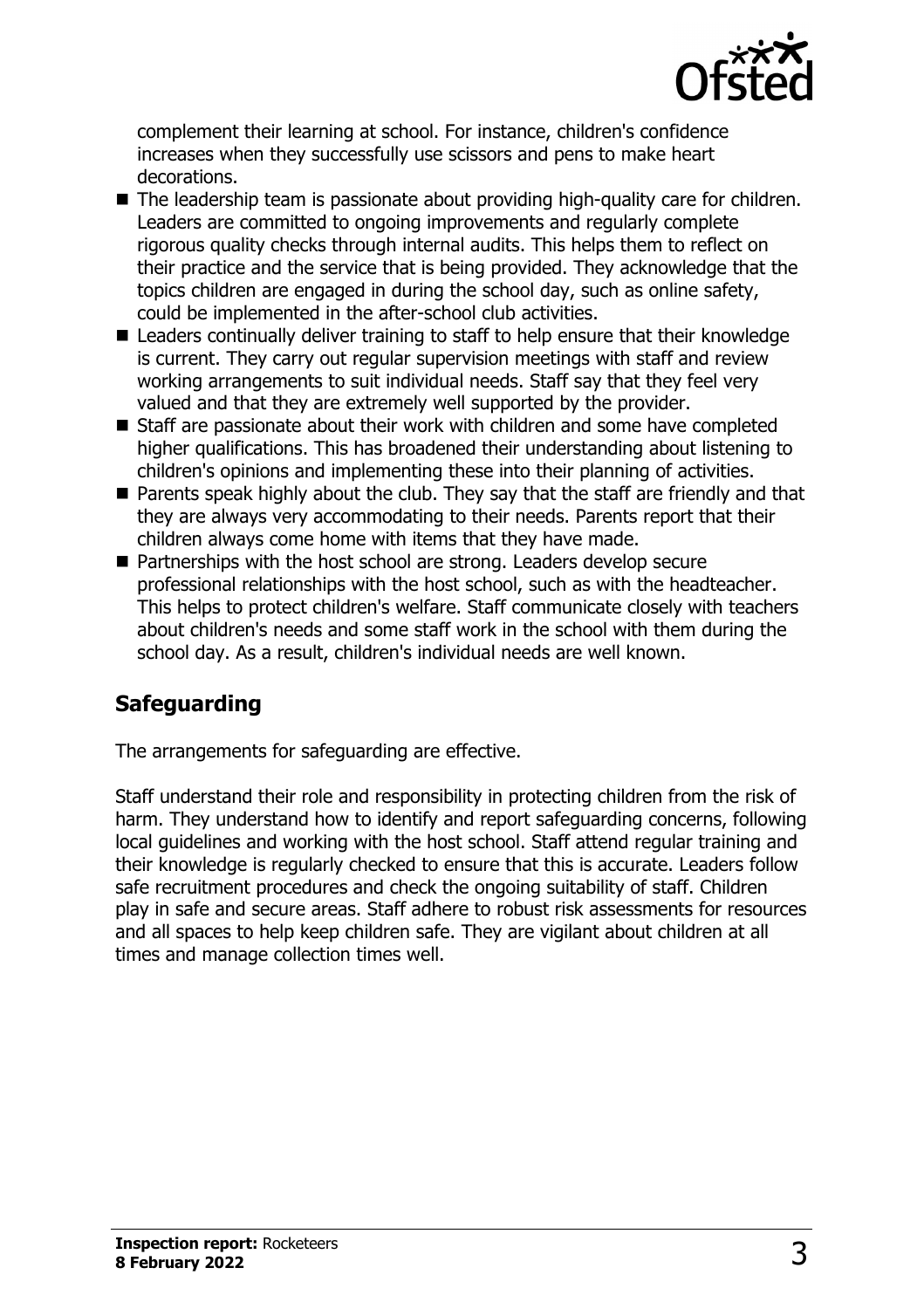

| <b>Setting details</b>                         |                                                                                      |
|------------------------------------------------|--------------------------------------------------------------------------------------|
| Unique reference number                        | 2541151                                                                              |
| <b>Local authority</b>                         | <b>West Sussex</b>                                                                   |
| <b>Inspection number</b>                       | 10208670                                                                             |
| <b>Type of provision</b>                       | Childcare on non-domestic premises                                                   |
| <b>Registers</b>                               | Early Years Register, Compulsory Childcare<br>Register, Voluntary Childcare Register |
| Day care type                                  | Out-of-school day care                                                               |
| Age range of children at time of<br>inspection | $4$ to 9                                                                             |
| <b>Total number of places</b>                  | 20                                                                                   |
| Number of children on roll                     | 73                                                                                   |
| Name of registered person                      | Kegra Ltd.                                                                           |
| Registered person unique<br>reference number   | RP535024                                                                             |
| <b>Telephone number</b>                        | 01403 371020                                                                         |
| Date of previous inspection                    | Not applicable                                                                       |

## **Information about this early years setting**

Rocketeers at English Martyrs Roman Catholic School, Goring, West Sussex registered in 2019. It operates from a building within the school grounds. The club is one of several provisions operated by the provider. The club provides afterschool care, Monday to Friday from 3.15pm until 6pm, and a breakfast club is from 7.30am to 8.50am, during school term times.

## **Information about this inspection**

#### **Inspector**

Maura Pigram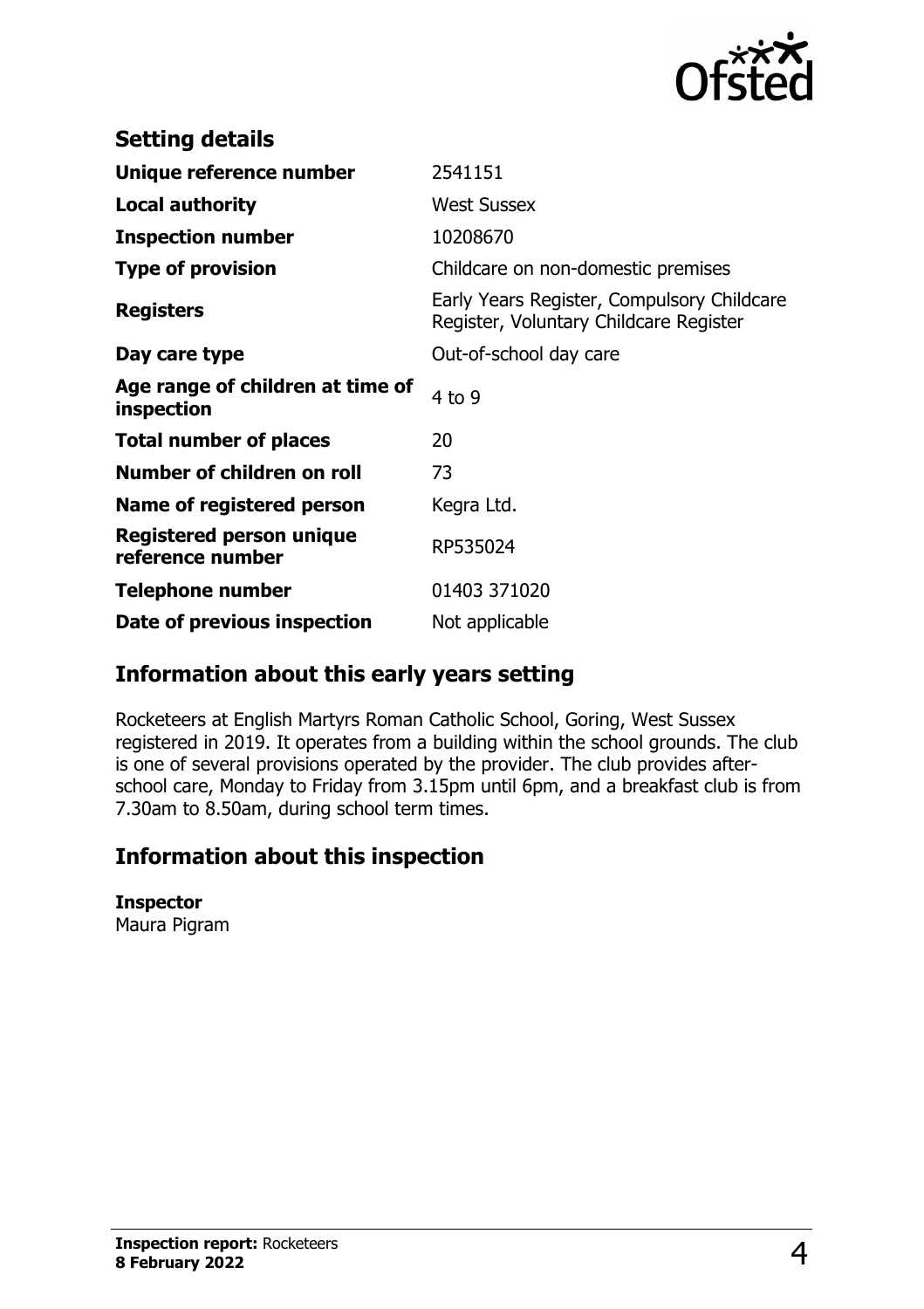

### **Inspection activities**

- $\blacksquare$  This was the first routine inspection the setting received since the COVID-19 pandemic began. The inspector discussed the impact of the pandemic with the provider and has taken that into account in their evaluation of the setting.
- $\blacksquare$  The inspector spoke with the nominated individual and her business partner about the leadership and management of the setting.
- $\blacksquare$  The manager and the inspector had a learning walk together. The inspector observed staff practice and considered the impact on children's play experiences.
- $\blacksquare$  The inspector sampled the setting's documentation, including evidence of staff's suitability and recruitment documents.
- $\blacksquare$  The inspector spoke to children, to find out about their time at the club. She also spoke to staff and observed their interactions with children.
- $\blacksquare$  Parents shared their views through documentation left at the setting. These were read by the inspector and taken into consideration.

We carried out this inspection under sections 49 and 50 of the Childcare Act 2006 on the quality and standards of provision that is registered on the Early Years Register. The registered person must ensure that this provision complies with the statutory framework for children's learning, development and care, known as the early years foundation stage.

If you are not happy with the inspection or the report, you can [complain to Ofsted](http://www.gov.uk/complain-ofsted-report).